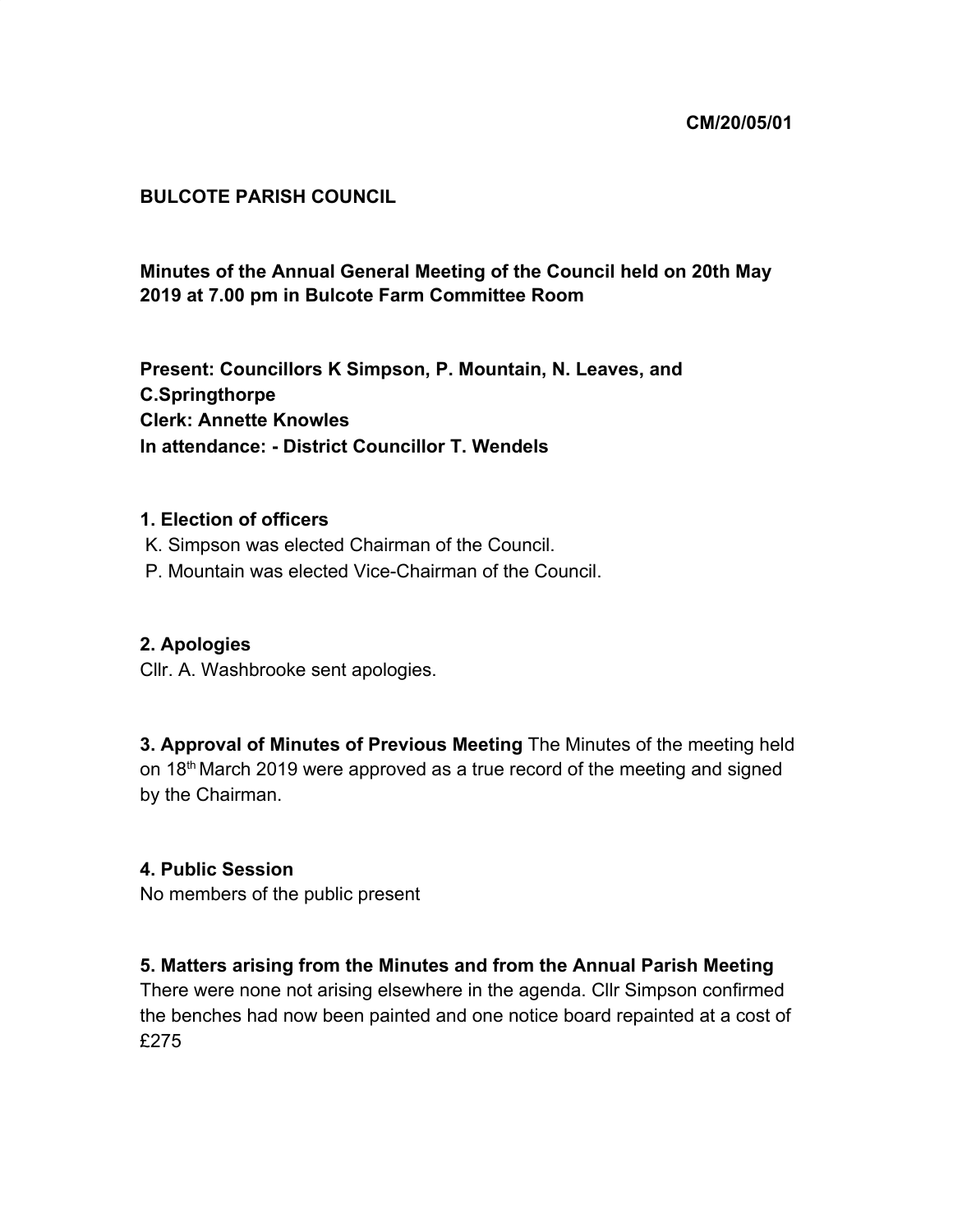**CM/20/05/02**

## **6. Reports from District/County Councillors**

- The 'Cleaner, Safer, Greener' campaign is to be continued to include days of action ie. litter picking, etc.
- N&SDC are in the process of recruiting 4 new CPO's.
- There is a new Environmental Crime reporting system, now showing on their website and confirmed there is still a litter hit squad.
- Fund of £200,000 put in place to improve local areas in respect of parishes in the NSDC area so a bid can be placed.

### **7. Highways and Footpaths**

- a) Litter Bins Cllr Simpson mentioned ongoing concerns about the overflowing dog bin - discussed if it could be emptied on a different day due to extra use from dog walkers over bank holidays.
- b) Ropers Field Cllr Mountain mentioned that the field needs mowing before the Flower Festival but the gate post is broken. Decision will be made shortly on how to rectify the matter.

### **8. Planning Matters**

**Planning applications received** There were none.

**Planning decisions** There were none.

### **Other Planning Matters**

Planning matter in progress – Bulcote Farm No change in proceedings regarding the decision although a new consultant has been employed. Cllr. Wendels will speak to Bev Pearson from N&SDC again. It is not known when the application will be dealt with by the Planning Committee. Cllr. Wendels confirmed that a new chairman and vice chair had been elected.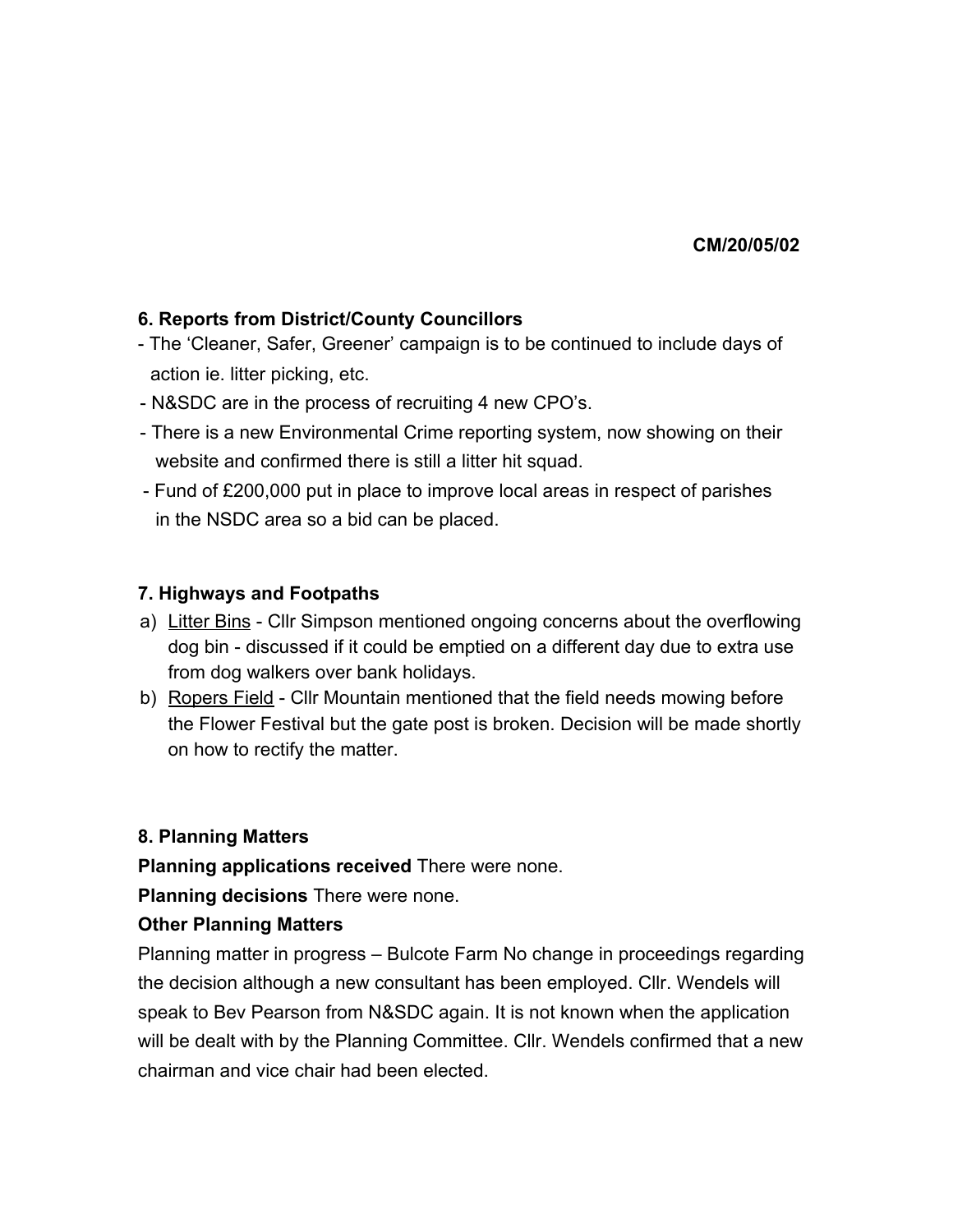#### **CM/20/5/03**

### **9. Community Matters**

- a) Neighbourhood Plan
- Cllr Leaves confirmed the Neighbourhood Plan consultation will be held on 29th May 2019. Consultation feedback will then need to be provided followed by a referendum held following the feedback examination.
- There is an opportunity to apply for a further £3,000 grant.
- Severn Trent have opposed plans for designated green space.
- A T.P.O. has been applied for trees on The Ridings and a report will be submitted.

### **10. Finance**

# **a. Approval of account for the year ending 31st March 2019 and the Annual Return**

Although the accounts for year ending 31st March 2019 were provided, the newly appointed clerk confirmed the annual return had not been completed in time for the meeting but will be submitted for approval at the next meeting. **b.Bills for payments** The following payments were approved:-

Bulcote Church Flower Festival Donation - £250.00 EON – Electricity for telephone box - £46.37 Planning with People £1,000 NALC (Clerk to attend VAT Course) - £30.00 A.Knowles - reimbursement of New Clerk Course - £40.00 A.Knowles - reimbursement for stationery £6.50 M.Craddock - painter & decorator - £275.00 K. Simpson - reimbursement for shooting stick (for retiring clerk) - £89.94 K. Simpson - reimbursement for foam board - £17.82 Payment of the Clerk's salary for April and May have not yet been claimed for as registration to the HMRC website needs to be done by the clerk before it can be. Only part expenses (stationery) have been claimed this month.